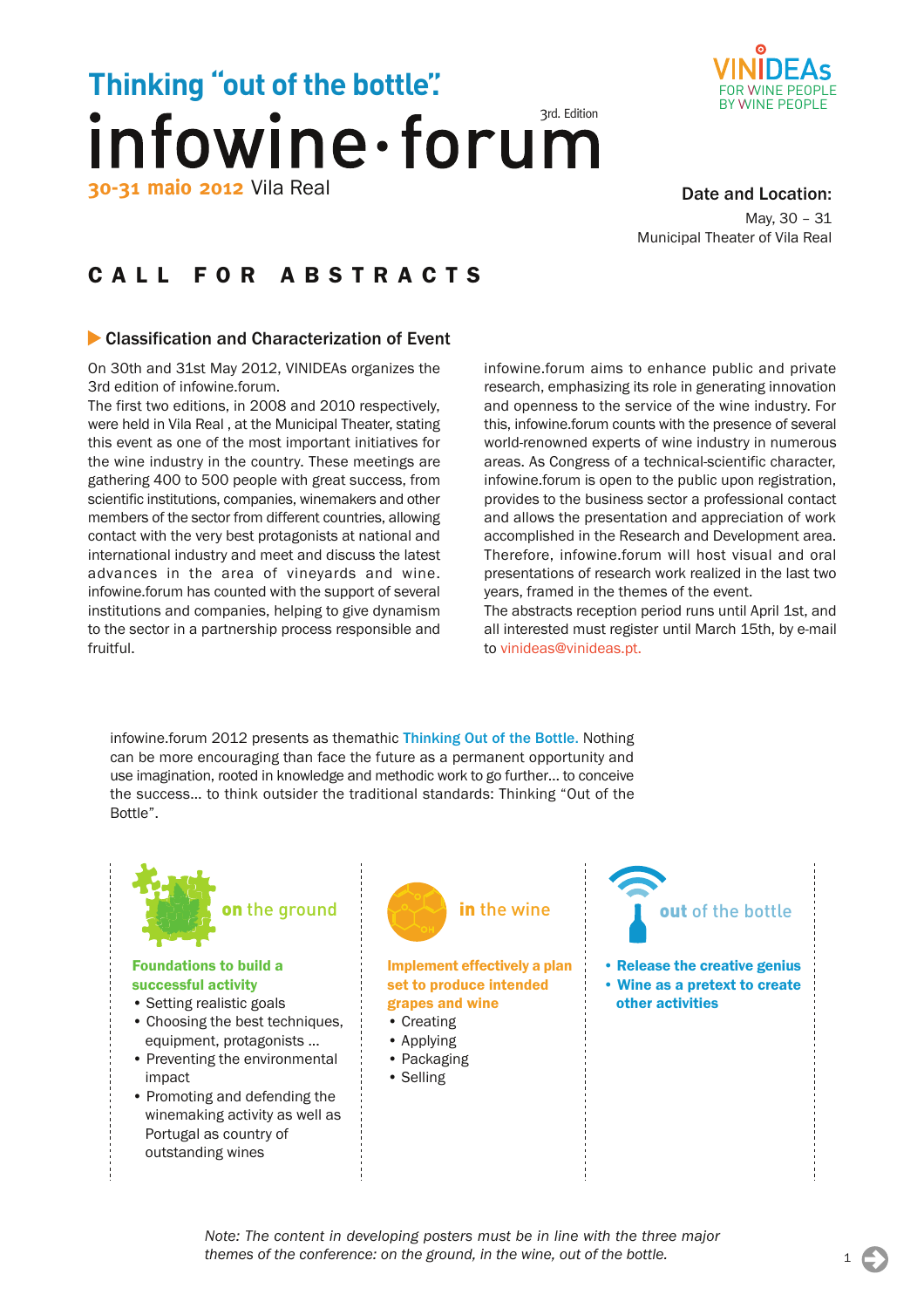### infowine·forum **30-31 maio 2012** Vila Real



#### **Presentation during the event**

During the event, especially the oral presentation of selected posters.

The remaining papers will be presented during the two days of the event in two optional formats: audio presentation and/or traditional paper format.

(Audio presentations will be conditioned to the program.)

#### Space for oral presentation of posters

The oral presentation of posters will be held in one of the auditoriums of the Congress.

#### Selection of abstracts

The abstracts will be carefully chosen by the selection group constituted by professors of the main research centers attached to the wine industry such as universities and associations, as well as members of the business sector. The abstracts will be selected according to the availability of the program. The selection group will subsequently be disclosed on the event's site at

#### **Paper's publication**

The abstracts will be published integrally in the book of acts of the Congress and in the journal www.infowine.com – Internet Journal of Viticulture and Oenology.

All posters in digital format (optional) and all presentations in audio format (optional) will be edited in the journal www.infowine.com.

[Complete articles will be published in a journal indexed](http://www.infowine.com/) by JCR –JOURNAL OF VITICULTURE AND ENOLOGYbiannual and bilingual journal (Portuguese and English), published since 1982.

Articles to be published by CTV, from communications to the Forum should respect all the standards of the magazine.

Articles should be proposed by the authors, with an indication that they propose should be published on CTV, should have a fa[vorable opinion from the Scientific](http://www.inrb.pt/fotos/editor2/inia/divulgacao/normas_para_os_autores__ctv.pdf) [Committee o](http://www.inrb.pt/fotos/editor2/inia/divulgacao/normas_para_os_autores__ctv.pdf)f the Forum and, as usual, will be submitted to the Committee Reading of CTV.

www.infowineforum.com event. Logistics, as well as the entire responsibility of selection will be in charge of VINIDEAs.

The authors of selected papers will be contacted until May 1st, 2012.

#### Space for audio presentations projection

There will be projection of posters in audio presentations format during the event (the presentation audio is optional).

(Audio presentations will be conditioned to the program.)

#### Space for posters on paper.

The posters will be displayed at the tasting room.

#### Impact factor-0.636 (2010)

It is an edition of INRB, I.P. INIA-Dois Portos (ISSN 0254- 0223)

2565-Dois Portos, Portugal 191 (ctv.dois portos@inrb.pt) Have a read Council constituted by 51 members of research centers in 8 countries.

Is indexed in Science Citation Index Expanded, Journal Citation Reports / Science, Chemical Abstracts, OIV, VITIS - Viticulture and Enology, Australian Wine Research Institute, VINIDEAs | Infowine, Latindex, DIALNET and SciELO. The SciELO platform recently reported that this magazine is in fifth place in the ranking of queries/consultings (about 50000 per year), between the 27 Portuguese magazines entered.

Sponsors of the magazine: FCT-Fundação para a Ciência e Tecnologia, Instituto dos Vinhos do Douro e do Porto, I.P. and Instituto da Vinha e do Vinho, I.P.

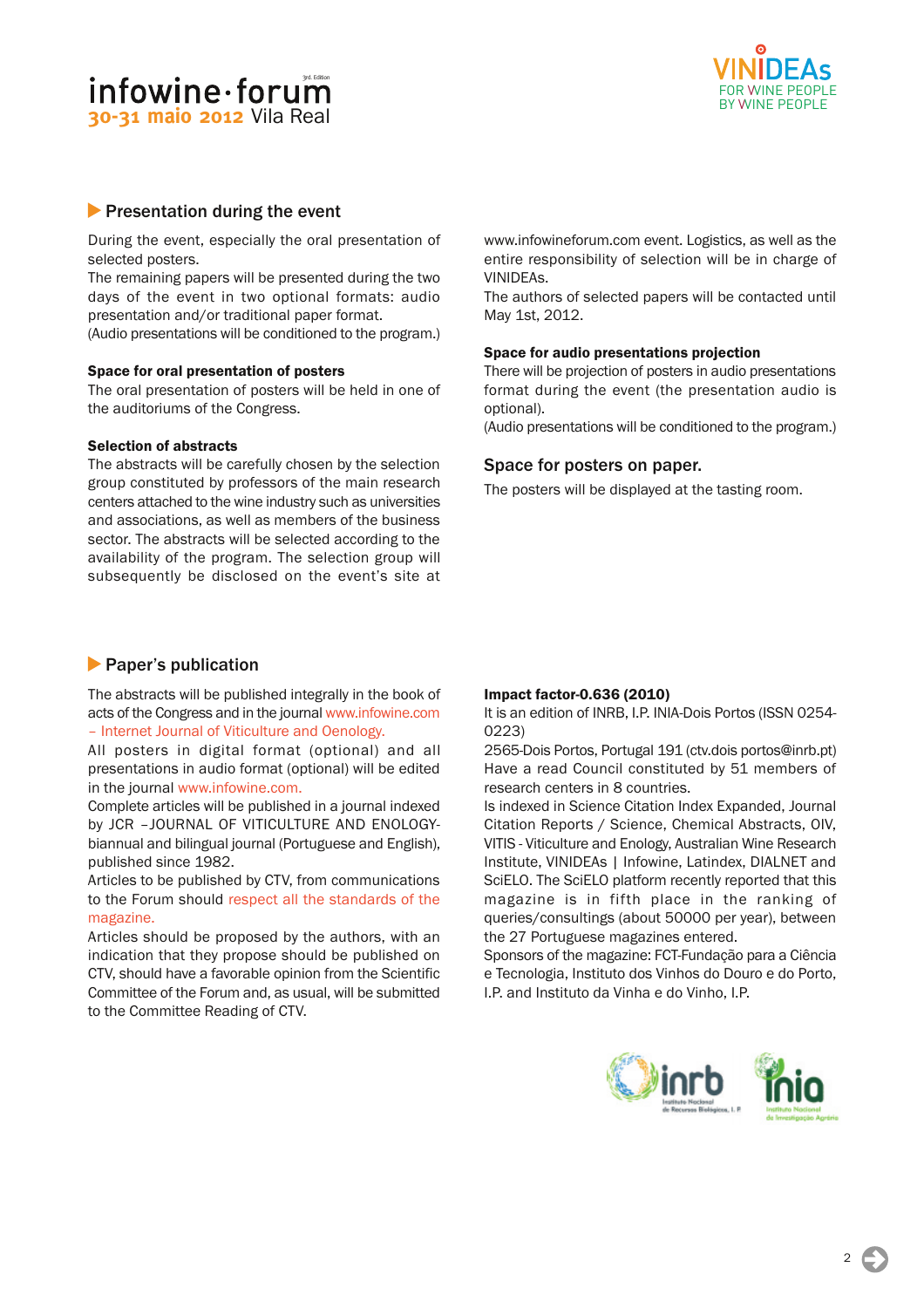### $informi$ nfowine $\cdot$ forum **30-31 maio 2012** Vila Real

### ▶ Conditions for presentation of abstracts

- Presentation of abstract is entirely free for authors, when belonging to institutes of research Institutes, Universities or Experimental Centers;
- Research work carried out by companies will cost 400 euros;
- Is a fundamental condition that the abstract has not yet been presented anywhere;
- The authors should present the abstract in the original language and in English;
- Presentation of abstract gives right to a free entry in infowine.forum 2012;

#### **Instructions for preparation**

#### Presentation of poster

The work should contain the following information:

- Title;
- Abstract;
- Name (s) of the author (s);
- Introduction;
- Hypotheses;
- Conclusion;
- Tables, Charts or Diagrams that describe concisely the work;
- Contacts of the author (s)

The information should be presented in the poster as follows:

#### FOR VVINE PEOPLE BY VVINE PEOPLE

- The authors wishing to submit an abstract should send to the Organization's e-mail (vinideas@vinideas.pt) until March 15th, 2012, the membership form (see attachment) and the Abstract up day April 01st (max. 300 words). This summary will be included in the minutes book delivered to all participants of the infowine.forum 2012;
- The final papers should be sent to the Organization, and in any case, until May 10th, 2012;
- The media support for the oral presentation should be sent until May 20th, 2012.

#### Audio Presentations

The work in audio format should contain the same information shown in the poster format and should be sent in mp3 format until May 20, 2012.

(the researchers may make presentations in audio format that later the audio if they wish to be presented during the event and/or published in the journal www.infowine.com in section of video seminars (see example).

Number of slides: 20 – 30 Duration of audio presentation: 20 min. – 30 min.

#### [Oral prese](http://www.infowine.com/docs/euvinbio-zironi.wmv)ntation

The selected authors must send the presentation in PowerPoint or Keynote until May 20, 2012.

#### Como apresentar a informação no poster

| Abstract <sup>3</sup> | Title <sup>1</sup>                                |                                        |  |
|-----------------------|---------------------------------------------------|----------------------------------------|--|
|                       | Subtitle <sup>2</sup><br>Name(s) of the Author(s) |                                        |  |
| $Intro-$<br>duction   | contacts and year                                 | and of the Institution.                |  |
|                       | Tables.<br><b>Charts and</b><br><b>Figures</b>    | Conclusion                             |  |
|                       |                                                   | Additional<br>Information <sup>4</sup> |  |

The coordinates of the authors, including email, must be clearly visible, so that they can be contacted by the organization or group selection. The authors should indicate the speaker's name.

#### Some rules were drawn up for the edition of posters in order to avoid that the formats are very different:

1 - Title: the title should reflect concisely the major aspects of presentation, not using more than 100 characters (including spaces). Should all be written in capital letters and boldface, using the font Calibri with size 14.

2 – Subtitle: subtitle must contain the name of the author (s) and of the institution, contacts and the year. The font to be used shall be the same as the title with a font size 12.

3 – Abstract: in the abstract is important to mention the hypothesis, the intention or purpose of research, theoretical or experimental plan used and significant conclusions. Must be used the font Calibri, font size 10 and 1,15 line spacing. The text cannot exceed 300 words.

Abstracts must be submitted in original language and in English.

4 - Additional Information: It's possible to insert other relevant information into audio presentations or posters, such as: keywords, references, statistics, graphs or tables.

*Note: except for abbreviations and symbols that are international usage patterns (e.g., HPCL, ATP), should not be used abbreviations or symbols of another type in abstract.*

#### **Format of the final work presentation**

The final papers may be delivered in several optional formats:

- Traditional paper
- High-resolution pdf
- Audio presentation
- Power Point or Keynote (personal computer
- required) only for the abstracts selected for oral presentation